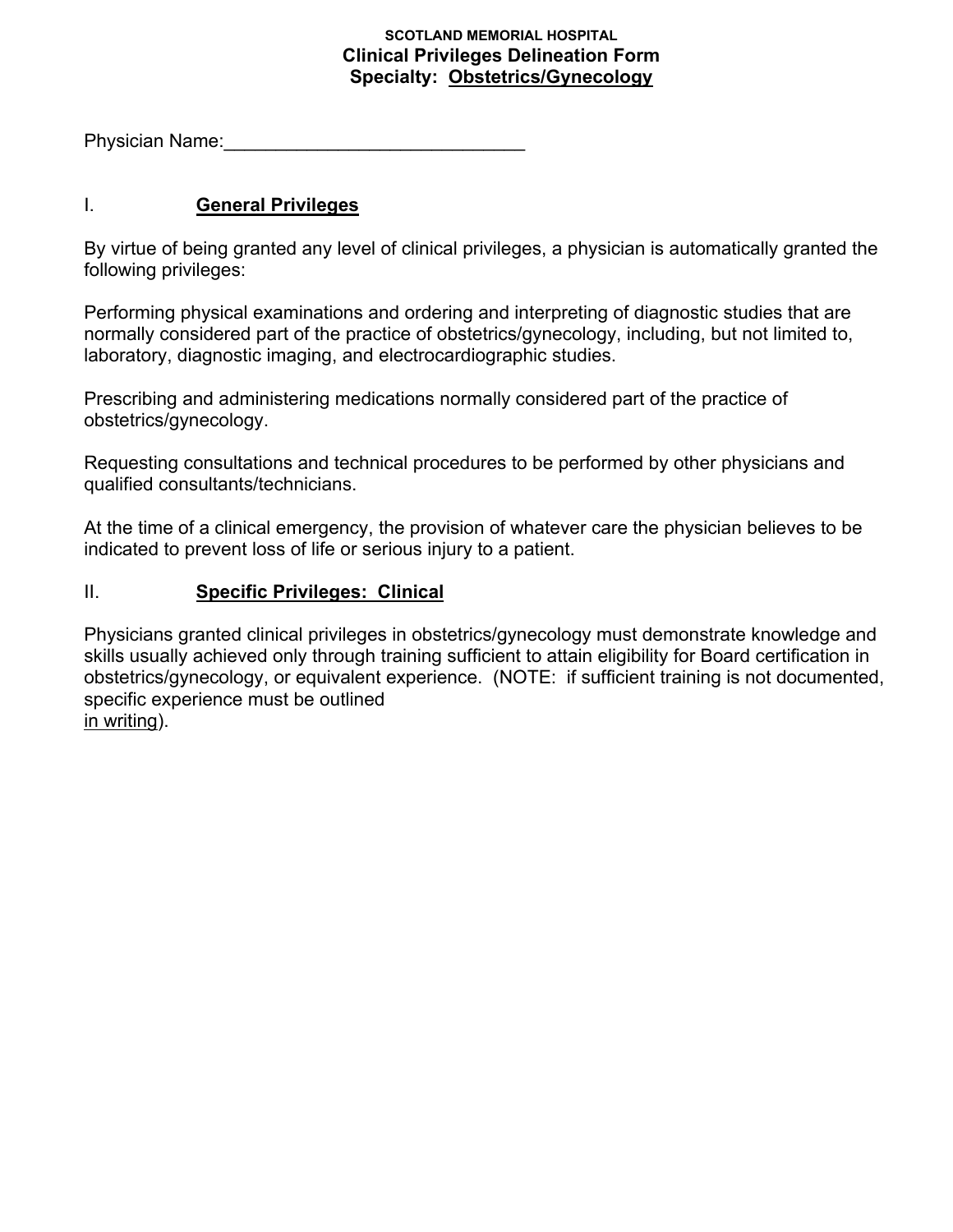# **OB/GYN**

|                                             |                      | <b>Not Approved</b>                  |                                            |                      | Not Approved /                              |
|---------------------------------------------|----------------------|--------------------------------------|--------------------------------------------|----------------------|---------------------------------------------|
| <b>Procedure</b>                            | Requested   Approved | <b>Approved with</b><br>Restrictions | <b>Procedures</b>                          | Requested   Approved | <b>Approved with</b><br><b>Restrictions</b> |
|                                             |                      |                                      | Vaginal Suspension                         |                      |                                             |
| <b>D&amp;C -</b><br>Diagn./Therapeutic      |                      |                                      | Operations                                 |                      |                                             |
| I&D - Bartholin duct<br>absc.               |                      |                                      | Salpingostomy                              |                      |                                             |
| Bartholin duct<br>cystectomy                |                      |                                      | Umbilical hernia<br>repair                 |                      |                                             |
| Marsupialization -                          |                      |                                      |                                            |                      |                                             |
| <b>Bartholin Cyst</b>                       |                      |                                      | Urethral<br>diverticulectomy               |                      |                                             |
| Biopsy of vulva                             |                      |                                      | Excision periurethral<br>absc.             |                      |                                             |
| Biopsy of cervix                            |                      |                                      | Repair urethro-<br>vaginal fist.           |                      |                                             |
| Biopsy of vagina                            |                      |                                      | LaForte vaginal<br>repair                  |                      |                                             |
| Conization of cervix -                      |                      |                                      |                                            |                      |                                             |
| cold knife                                  |                      |                                      | Repair/recto-vaginal<br>fistula            |                      |                                             |
| LEEP procedure                              |                      |                                      | Repair/vesico-<br>vaginal fist.            |                      |                                             |
| Perineorraphy                               |                      |                                      | Sturmdorf repair of<br>cervix              |                      |                                             |
| Perineotomy                                 |                      |                                      | Meckel's<br>diverticulum +<br>Appendectomy |                      |                                             |
| Repair - rectocele                          |                      |                                      | Wedge resect. -<br>ovaries                 |                      |                                             |
| Repair - enterocoele                        |                      |                                      | Hydatid mole<br>evacuat.                   |                      |                                             |
| Repair - cysto<br>urethrocoele              |                      |                                      | Salpingoplasty                             |                      |                                             |
| Excsn. - Skenes duct<br>cyst                |                      |                                      | Tubal implant -<br>uterus                  |                      |                                             |
| Excsn./ fulguration of<br>urethral caruncle |                      |                                      | Tubal anastomosis                          |                      |                                             |
| Vulvectomy - simple                         |                      |                                      | Closure - vaginal<br>fistula               |                      |                                             |
| Hysterectomy - vaginal                      |                      |                                      | Evacuation of pelvic<br>absc.              |                      |                                             |
| Hysterectomy -<br>laparoscopic              |                      |                                      | Evisceration repair                        |                      |                                             |
| Hysterectomy,                               |                      |                                      | Removal - foreign                          |                      |                                             |
| abdominal,                                  |                      |                                      | body                                       |                      |                                             |
| Total w/wo adnexae                          |                      |                                      | vagina & uterus                            |                      |                                             |
| Subtotal w/wo<br>adnexae                    |                      |                                      | Perineoplasty                              |                      |                                             |
| Uterine Suspension                          |                      |                                      | Burch urethropexy                          |                      |                                             |
|                                             |                      |                                      | Laparoscopic Burch                         |                      |                                             |
| Pre-sacral neurectomy                       |                      |                                      | urethropexy                                |                      |                                             |
| Marshall-Marchetti                          |                      |                                      |                                            |                      |                                             |
| pubo-<br>vesico-urtheral suspen.            |                      |                                      | Needle urethropexy                         |                      |                                             |
| Hysterectomy, radical,                      |                      |                                      |                                            |                      |                                             |
| Wertheim                                    |                      |                                      | Laparoscopy -<br>Diagnostic                |                      |                                             |
| Colpectomy                                  |                      |                                      | Operative                                  |                      |                                             |
| Pessary insertion                           |                      |                                      | Sterilizations -<br>Abdominal              |                      |                                             |
| Colpotomy-exploratory                       |                      |                                      | Laparoscopic                               |                      |                                             |
| Salpingectomy                               |                      |                                      | Myomectomy                                 |                      |                                             |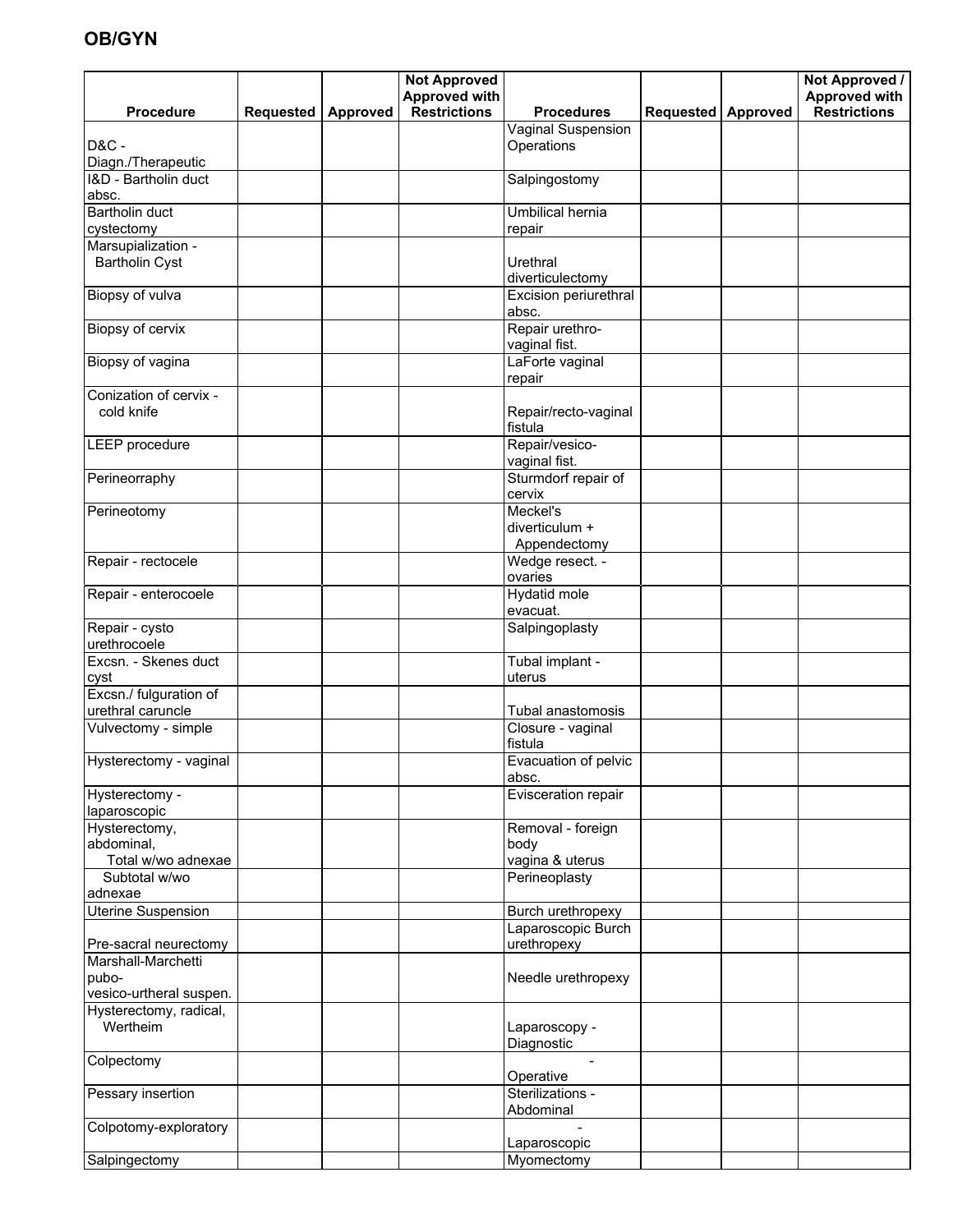## **OB/GYN Page 2**

| <b>Procedure</b>                      | <b>Requested</b> | <b>Approved</b> | Not Approved/<br>Approved w/<br><b>Restrictions</b> | <b>Procedure</b>              | <b>Requested</b> | Approved | Not Approved /<br>Approved w/<br><b>Restrictions</b> |
|---------------------------------------|------------------|-----------------|-----------------------------------------------------|-------------------------------|------------------|----------|------------------------------------------------------|
| Oophorectomy                          |                  |                 |                                                     | Metroplasty                   |                  |          |                                                      |
| Hypogastric Artery                    |                  |                 |                                                     | Hysteroscopy-                 |                  |          |                                                      |
| Ligation                              |                  |                 |                                                     | Diagnostic                    |                  |          |                                                      |
| Hymenotomy                            |                  |                 |                                                     |                               |                  |          |                                                      |
|                                       |                  |                 |                                                     | Operative                     |                  |          |                                                      |
| Hymenectomy                           |                  |                 |                                                     | Hysterotomy                   |                  |          |                                                      |
| Cerclage                              |                  |                 |                                                     | Perineorraphy                 |                  |          |                                                      |
| Repair surgical                       |                  |                 |                                                     | Culdocentesis                 |                  |          |                                                      |
| incision:                             |                  |                 |                                                     |                               |                  |          |                                                      |
| bladder, bowel                        |                  |                 |                                                     |                               |                  |          |                                                      |
| Pelvic & Para Aortic                  |                  |                 |                                                     | Trachelectomy                 |                  |          |                                                      |
| lymphadenectomy                       |                  |                 |                                                     |                               |                  |          |                                                      |
| Ureteral repair                       |                  |                 |                                                     | Incisional hernia<br>repair   |                  |          |                                                      |
| Ureteral transplant                   |                  |                 |                                                     | <b>Hypogastric Artery</b>     |                  |          |                                                      |
| emergency                             |                  |                 |                                                     | Ligation                      |                  |          |                                                      |
| Laser - Intraperitoneal               |                  |                 |                                                     | Ectopic Pregnancy-            |                  |          |                                                      |
|                                       |                  |                 |                                                     | salping-                      |                  |          |                                                      |
|                                       |                  |                 |                                                     | ectomy,                       |                  |          |                                                      |
|                                       |                  |                 |                                                     | salpingostomy                 |                  |          |                                                      |
| -Extraperitoneal                      |                  |                 |                                                     | Treatment of                  |                  |          |                                                      |
| Lower genital track                   |                  |                 |                                                     | medical com-                  |                  |          |                                                      |
|                                       |                  |                 |                                                     | plications of<br>obstetrics - |                  |          |                                                      |
|                                       |                  |                 |                                                     | heart, lungs. kidney,         |                  |          |                                                      |
|                                       |                  |                 |                                                     | anemia,                       |                  |          |                                                      |
|                                       |                  |                 |                                                     | diabetes, etc.                |                  |          |                                                      |
| Endometrial biopsy                    |                  |                 |                                                     | Repair of 3rd & 4th           |                  |          |                                                      |
|                                       |                  |                 |                                                     | degree lacerations            |                  |          |                                                      |
| Gynecologic U/S                       |                  |                 |                                                     |                               |                  |          |                                                      |
| <b>OBSTETRICS</b>                     |                  |                 |                                                     | Cudocentensis                 |                  |          |                                                      |
| Spont. delivery, vertex               |                  |                 |                                                     | Piper forceps                 |                  |          |                                                      |
| presentation                          |                  |                 |                                                     | application to after          |                  |          |                                                      |
|                                       |                  |                 |                                                     | coming head                   |                  |          |                                                      |
| * emergency                           |                  |                 |                                                     | Repair uterine                |                  |          |                                                      |
|                                       |                  |                 |                                                     | lacerations                   |                  |          |                                                      |
| * non-emergency                       |                  |                 |                                                     | Repair-perineal               |                  |          |                                                      |
|                                       |                  |                 |                                                     | lacerations                   |                  |          |                                                      |
| Episiotomy & repair                   |                  |                 |                                                     | Abdominal                     |                  |          |                                                      |
|                                       |                  |                 |                                                     | pregnancy                     |                  |          |                                                      |
| Breech delivery:                      |                  |                 |                                                     | Colpotomy                     |                  |          |                                                      |
| * Multipara                           |                  |                 |                                                     |                               |                  |          |                                                      |
| * Primigravida                        |                  |                 |                                                     | Amniotomy                     |                  |          |                                                      |
| * Frank                               |                  |                 |                                                     | Anesthesia-pudenal,           |                  |          |                                                      |
|                                       |                  |                 |                                                     | block, local                  |                  |          |                                                      |
| * Footling                            |                  |                 |                                                     | *General -                    |                  |          |                                                      |
|                                       |                  |                 |                                                     | emergency                     |                  |          |                                                      |
| Multiple Pregnancy                    |                  |                 |                                                     | * Spinal - elective           |                  |          |                                                      |
| <b>Outlet Forceps</b>                 |                  |                 |                                                     | * Epidural - elective         |                  |          |                                                      |
| Low Forceps:                          |                  |                 |                                                     | Evacuation of vulvar          |                  |          |                                                      |
| - nonrotational                       |                  |                 |                                                     | hematomata                    |                  |          |                                                      |
| - rotational                          |                  |                 |                                                     | Excsn. - vulvar               |                  |          |                                                      |
|                                       |                  |                 |                                                     | lesions at delivery           |                  |          |                                                      |
| Mid forceps delivery<br>w/wo rotation |                  |                 |                                                     | Excision-vaginal<br>cysts     |                  |          |                                                      |
|                                       |                  |                 |                                                     |                               |                  |          |                                                      |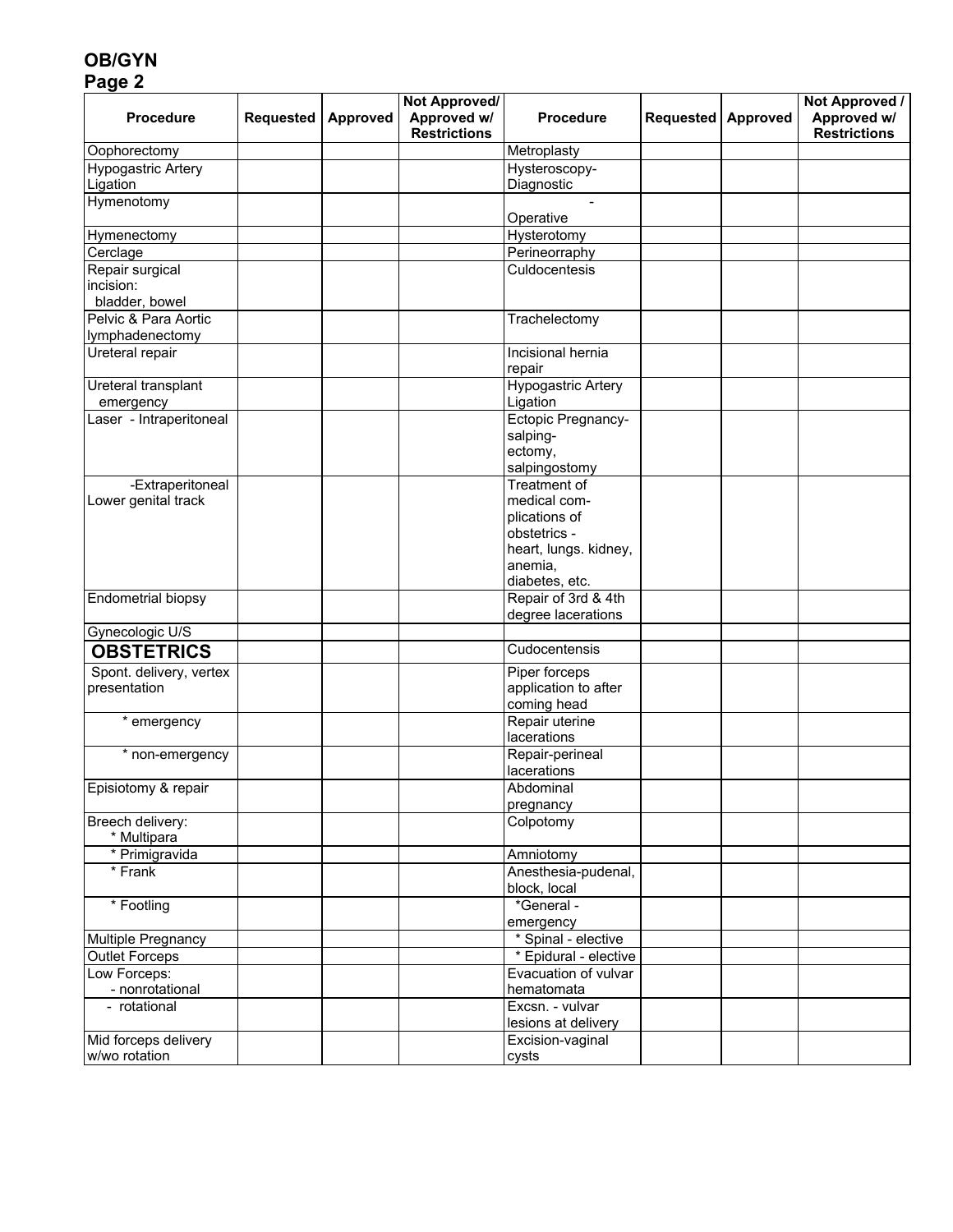## **OB/GYN Page 3**

| <b>Procedure</b>                                  | Requested | Approved | Not Approved/<br>Approved w/<br><b>Restrictions</b> | <b>Procedure</b>                 | <b>Requested</b> | Approved | Not Approved /<br>Approved w/<br><b>Restrictions</b> |
|---------------------------------------------------|-----------|----------|-----------------------------------------------------|----------------------------------|------------------|----------|------------------------------------------------------|
| Vacuum Extraction                                 |           |          |                                                     | Uterine packing                  |                  |          |                                                      |
| Pre-eclampsia - mild                              |           |          |                                                     | Curettage uterine                |                  |          |                                                      |
| - severe                                          |           |          |                                                     | Suction cutterage                |                  |          |                                                      |
| Eclampsia                                         |           |          |                                                     | Abortion - 1st<br>Tri.mester     |                  |          |                                                      |
| Cesarean Section:                                 |           |          |                                                     | Abortion - 2nd                   |                  |          |                                                      |
| -Classical                                        |           |          |                                                     | Trimester                        |                  |          |                                                      |
| -Low cervical                                     |           |          |                                                     | Post-partum Care                 |                  |          |                                                      |
| -Extrperitoneal                                   |           |          |                                                     | Resusciation of<br>newborn       |                  |          |                                                      |
| External cephalic                                 |           |          |                                                     | Circumsision of                  |                  |          |                                                      |
| version-singleton                                 |           |          |                                                     | infant                           |                  |          |                                                      |
| Version & extraction                              |           |          |                                                     | Cervial biopsy                   |                  |          |                                                      |
| of twins                                          |           |          |                                                     | during preg-                     |                  |          |                                                      |
|                                                   |           |          |                                                     | nancy-conization of              |                  |          |                                                      |
|                                                   |           |          |                                                     | cervix                           |                  |          |                                                      |
| Manual removal of                                 |           |          |                                                     | Repair of                        |                  |          |                                                      |
| placenta                                          |           |          |                                                     | incompetent or                   |                  |          |                                                      |
|                                                   |           |          |                                                     | cervical os circlage             |                  |          |                                                      |
| Repair - cervical                                 |           |          |                                                     | Hemorrhoid excision              |                  |          |                                                      |
| lacerations                                       |           |          |                                                     | / incision                       |                  |          |                                                      |
| Cesarean                                          |           |          |                                                     | Inversion of uterus              |                  |          |                                                      |
| hysterectomy                                      |           |          |                                                     |                                  |                  |          |                                                      |
| Uterine artery ligation                           |           |          |                                                     | Amniocentesis                    |                  |          |                                                      |
| Mgmt. of fetal death in                           |           |          |                                                     | Application of leads             |                  |          |                                                      |
| utero-intra-amniotic                              |           |          |                                                     | for internal                     |                  |          |                                                      |
| injection of hypertonic                           |           |          |                                                     | monitoring of fetus              |                  |          |                                                      |
| solutions                                         |           |          |                                                     |                                  |                  |          |                                                      |
| Mgmt. of Prostaglandin<br>gel insertion in utero- |           |          |                                                     | Application -<br>transducers for |                  |          |                                                      |
| intra-                                            |           |          |                                                     | internal monitoring              |                  |          |                                                      |
| amniotic injection of                             |           |          |                                                     | of fetus                         |                  |          |                                                      |
| hypertonic solutions                              |           |          |                                                     |                                  |                  |          |                                                      |
| Induction of labor: *                             |           |          |                                                     | Mgmt. of Oxytocin                |                  |          |                                                      |
| Medical                                           |           |          |                                                     | for augmentation or              |                  |          |                                                      |
|                                                   |           |          |                                                     | induction - labor                |                  |          |                                                      |
| Surgical*                                         |           |          |                                                     | Mgmt. of                         |                  |          |                                                      |
|                                                   |           |          |                                                     | Prostaglandin gel for            |                  |          |                                                      |
|                                                   |           |          |                                                     | augmentation or                  |                  |          |                                                      |
|                                                   |           |          |                                                     | induction - labor                |                  |          |                                                      |
| Missed Abortion - 1st                             |           |          |                                                     | Manage high risk                 |                  |          |                                                      |
| Trimester                                         |           |          |                                                     | obstetrical patients             |                  |          |                                                      |
|                                                   |           |          |                                                     | in labor                         |                  |          |                                                      |
| Missed Abortion - 2nd<br>Trimester                |           |          |                                                     | Manage post partum<br>hemorrhage |                  |          |                                                      |
| Management of: *                                  |           |          |                                                     | Manage                           |                  |          |                                                      |
| Premature rupture of                              |           |          |                                                     | choriocarcinoma                  |                  |          |                                                      |
| membranes                                         |           |          |                                                     |                                  |                  |          |                                                      |
|                                                   |           |          |                                                     | Manage sepsis                    |                  |          |                                                      |
| *Premature labor                                  |           |          |                                                     | during pregnancy                 |                  |          |                                                      |
| Antepartum fetal death                            |           |          |                                                     | Vaginal Laceration<br>Repair     |                  |          |                                                      |
|                                                   |           |          |                                                     | Interpretation NST,              |                  |          |                                                      |
| Amniotic fluid -                                  |           |          |                                                     | CST, NCST, OCT,                  |                  |          |                                                      |
| pulmonary embolus                                 |           |          |                                                     | <b>BPP</b>                       |                  |          |                                                      |
| Application of leads for                          |           |          |                                                     | Obstetric ultrasound             |                  |          |                                                      |
| internal monitoring of                            |           |          |                                                     |                                  |                  |          |                                                      |
| fetus                                             |           |          |                                                     |                                  |                  |          |                                                      |
|                                                   |           |          |                                                     |                                  |                  |          |                                                      |
| Application -<br>transducers for internal         |           |          |                                                     |                                  |                  |          |                                                      |
| monitoring of fetus                               |           |          |                                                     |                                  |                  |          |                                                      |
|                                                   |           |          |                                                     |                                  |                  |          |                                                      |